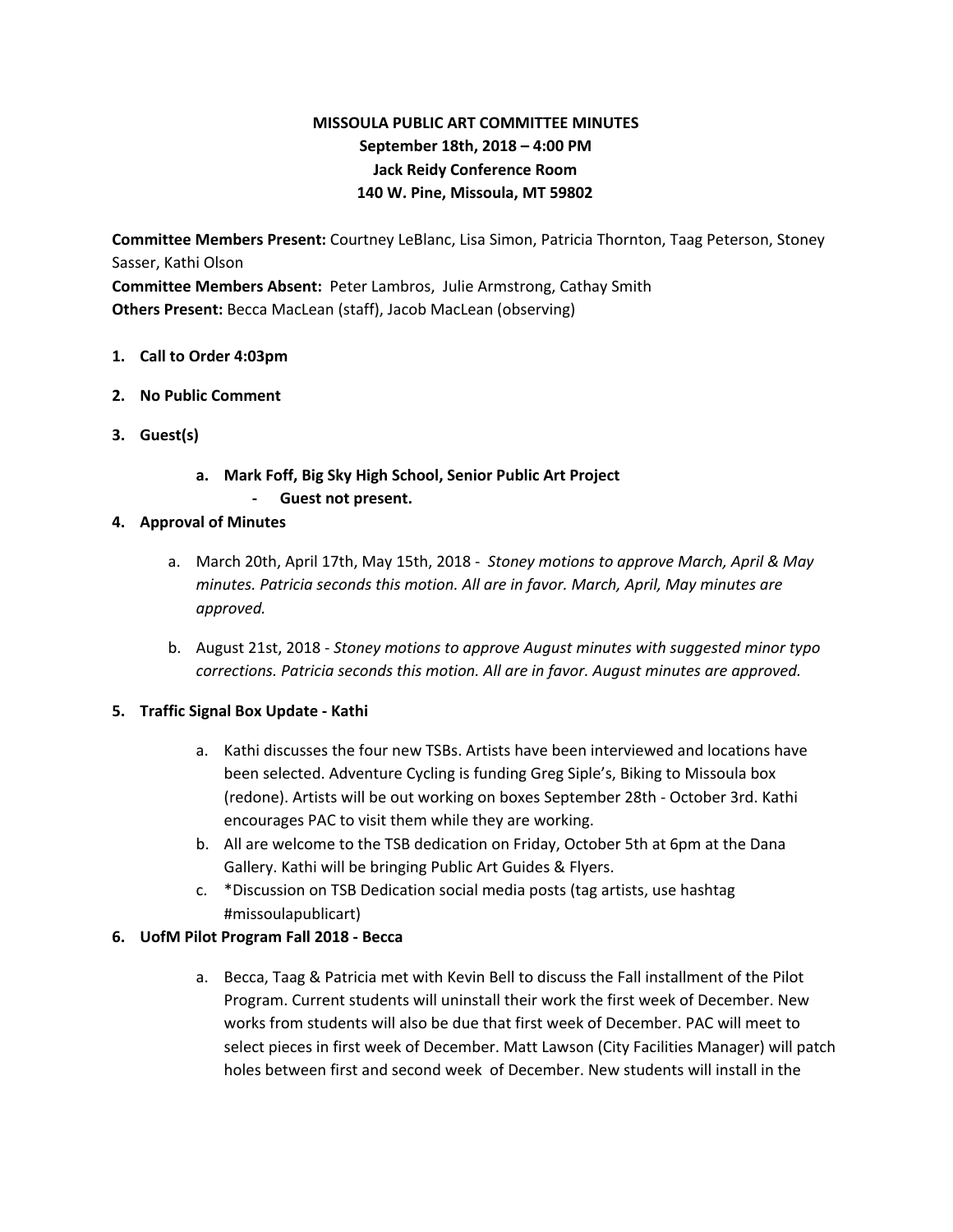second week of December. Becca will move forward without a PAC subcommittee for the time being.

- b. PAC discusses future possibilities for these spaces. Involve recent graduates? Voncommon work? Find more public spaces?
- c. Lisa suggests providing a larger window to accept applications. Lisa also suggests the Russell Court House as a potential new space. Becca will get in touch with Lisa for this contact.
- d. PAC discusses if we should begin taking a percentage of sales from these exhibitions. Taking a percentage of sales may teach students saleability. We can "highly encourage" they submit work that is for sale. *Lisa motions for PAC to have a 25% take on all of the University of Montana School of Art work. Taag seconds this motion. All are in favor. Motion is approved.*
- e. Courtney suggests we hold a seminar on saleability of artwork.

# **7. Missoulian, Tour Missoula App - Becca**

- a. Becca explains that Jacque Walawander at the Missoulian brought to her attention the Tour Missoula Mobile App. Jacque suggested that Arts Missoula or PAC take it over.
- b. \*Becca shows PAC app images.
- c. PAC feels that Arts Missoula would be the better organization to take this on. PAC suggests Becca ask Tom if Arts Missoula would like the app. Arts Missoula could see what it would cost for a developer to redesign the app and show Becca how to maintain it. Lisa has a suggestion for an individual that could redesign the app. Becca will be in touch with Lisa on this.
- d. PAC could potentially fundraise to help support the app as well.
- e. Lisa suggests pitching for businesses to support the app since we support their sales on First Friday, etc. We could look into having 10% of proceeds from a restaurant downtown go to PAC efforts. Also, potentially one Friday out of the year we could get multiple breweries to partner with us. We could get together with Arts Missoula to approach businesses (plonk, top hat, distilleries, breweries) to fund this app and a developer (both the PAC and Arts Missoula together).
- f. Add to agenda next meeting after discussion with Tom.
- g. App and website together? Missoula Downtown Association in this conversation at some point.

# **8. Lighting for Perseverance & Passage Update- Taag**

a. No changes to report. Taag is meeting with Parks & Rec to review our lighting pitch from last time since we are proposing to travel the wire through a different area in the park. Updates to come.

# **9. Yearly Goals Discussion - Courtney**

- a. Yearly Goals Discussion to be scheduled early 2019.
- b. Side Discussion: Our Montana Rail Link Art Park Art Submissions are due this Friday. We need to get our selection committee together that includes PAC, MRL, MRA, Parks & Rec, Neighborhoods, etc. \*PAC discusses dates \*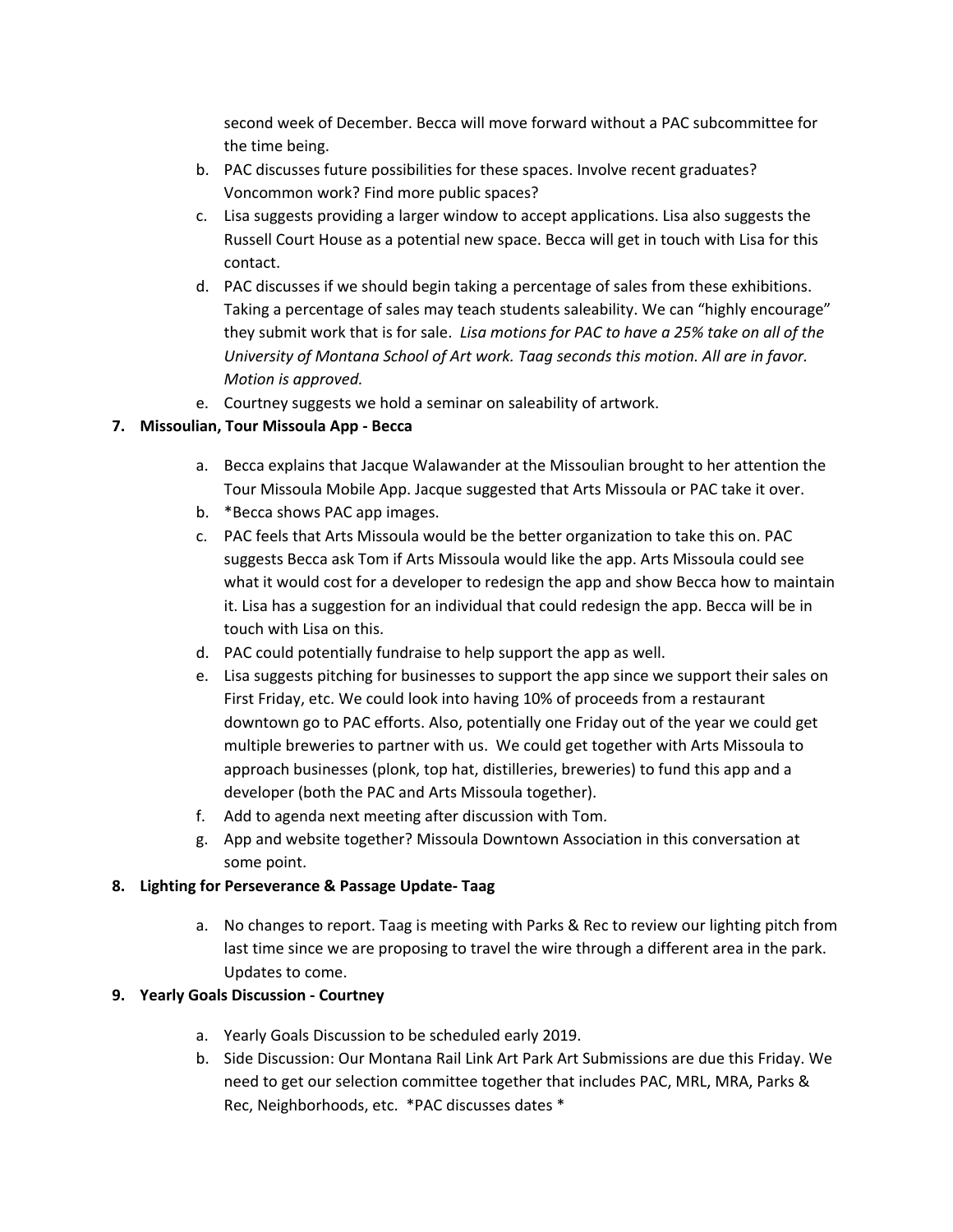- c. Tuesday, October 2nd, 4pm in Jack Reidy Conference Room will be selection committee meeting.
- d. Finalists will be announced October 5th. Becca will reach out to selection committee and artists to inform all of dates.

# **10. Additional Bylaw Discussion [Conflict of Interest Language] - Courtney**

a. Tabled until October.

# **11. Van Buren Soil Wall, Mural & Greetings Missoula - Becca**

- a. Van Buren Mural: Emily Jensen with the Rattlesnake Neighborhood is applying for the neighborhood grant for this mural. Emily would need PAC help with finding artists and an art call. PAC should ask if the grant she is currently applying for would need information about artists and community involvement. Patricia suggests children's art? Preschool? Rattlesnake school? Collaboration between pro artist & kids? Becca will reach out to Emily Jensen to discuss.
- b. Becca & Patricia will get clarification on the Missoula mural Design Review Board.
- c. Becca refreshes PAC on what Greetings Missoula is seeking. Patricia asks if the artist who would potentially paint a letter would get paid? Lisa is willing to help Greetings Missoula specifically with social media & artists. Becca will give Greetings Missoula, Lisa's contact info.

### **12. New Parks, Percent for Art Projects - Courtney**

a. Courtney is still waiting to hear back on numbers for our potential percent for art projects. Dale Bickell and Ryan Applegate are our contacts. Updates to come.

### **13. Kickstarter Fundraising Effort - Kathi**

- a. Lisa explains that if we want to do a kickstarter to fundraise, it's important we get our name out first. Lisa suggests spending 6 months or so boosting our Facebook presence (spending money to boost posts, contests, hashtags, QR codes, scavenger hunt for public art, take a picture with your favorite TSB, etc.). We need to get more likes on our Facebook page! Also, on social media, be sure to tag and reach out to other organizations. #missoulaartscene #missoulapublicart
- b. Courtney suggests approaching high school or college students to get them involved in our social media.
- c. Stoney suggests getting breweries involved (ex: one TSB image = half off a drink). Stoney proposed we keep brewery/pint night fundraising more general and we could meanwhile allocate towards the app.
- d. We could also reach out to high school english teachers and have them incorporate our art pieces into their field trips downtown. Dairy Queen or Big Dipper may be good contacts to work with on a deal as well.
- e. Becca & PAC can ask artists living in town to take pictures in front of their box. On CD's at Becca's office are more images of TSBs. We could do a social media campaign to regenerate love for all of the public art pieces. Then, 6 months down the road hold an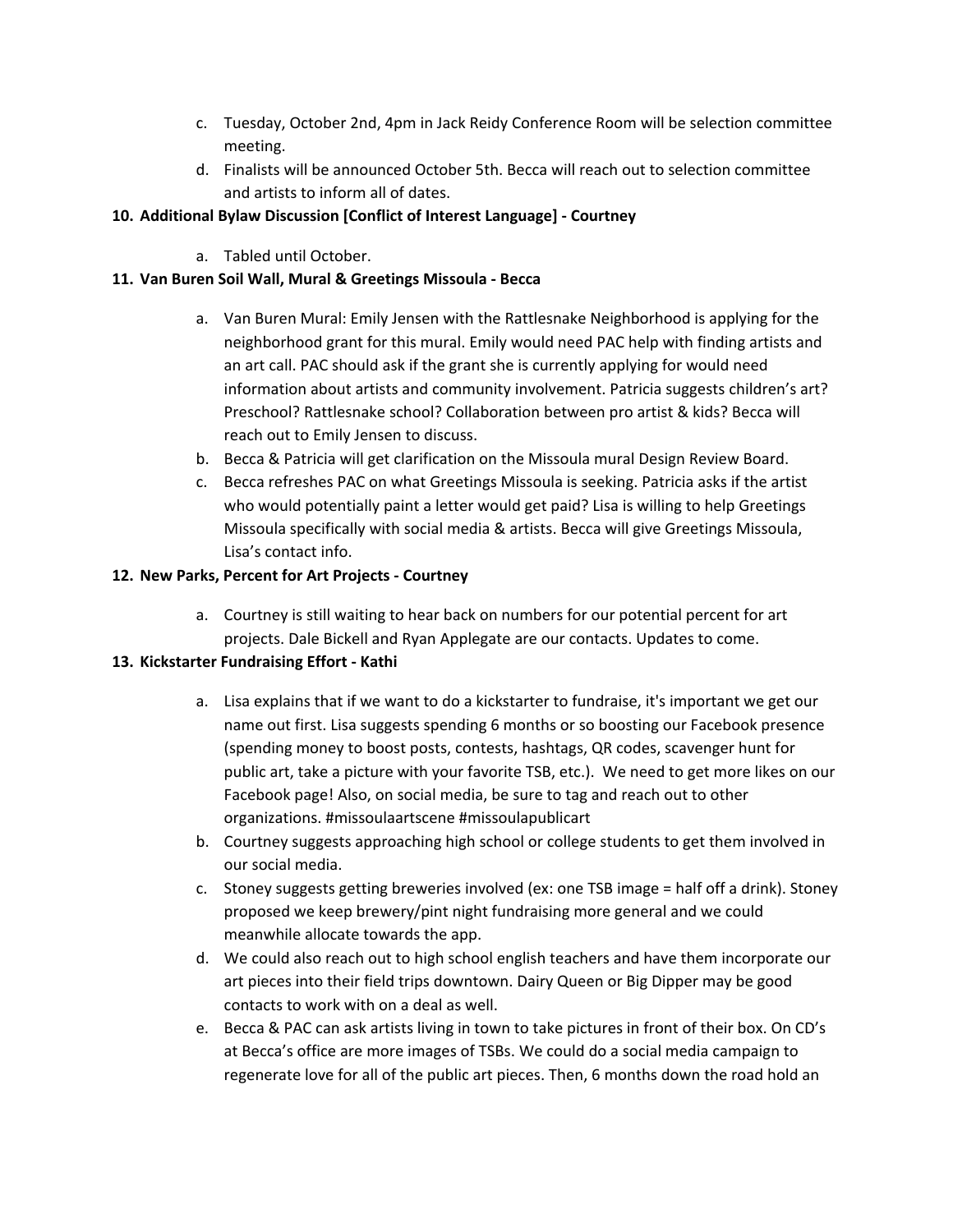official kickstarter for PAC fundraising [official social media campaign launch in January, with kickstarter Summer 2019].

- f. At Nov & Dec meeting: set up a game plan for this campaign & kickstarter.
- g. Social Media/Kickstarter PAC subcommittee?
- h. Every month a PAC member could be in charge of content/sharing posts in collaboration with Becca.
- i. Becca will remind PAC to like our Facebook page and invite their friends. Also remind artists to like page and artist registry folks.
- j. Becca will get in touch with Lisa about her social media strategies.

# **14. Becca Updates [Reschedule, Nov. Meeting]**

a. Meeting moved to Tuesday, November 13th, 4-6pm

# 15. **Announcements, News, or Upcoming Events**

- a. Kathi introduces to PAC her conversation with Big Sky High School and Southgate neighborhood folks. Kathi said she would explore helping seniors do a public art project or be involved in some way for their senior art project (with Mark Foff from BSHS). Perhaps PAC would help a student through the process of submitting. This could be an annual project? This is just in its idea phase. Mark could come to a PAC meeting next month. Kathi & Courtney meet with Mark beforehand?
- b. PAC discusses our prioritization of artists (emerging artists, professional artists, students, etc). We should be sure we are creating opportunity for all of them.
- c. Next meeting we will vote on when to have our annual yearly goals meeting.
- d. Taag explains Missoula Public Library Gnome house and overhang piece issue brought to his attention. PAC feels this is the library's responsibility to handle these artworks and if they are moved, etc.

### 16. **No Comments**

### **17. Adjournment 6:05pm**

**The City makes reasonable accommodations for any known disability that may interfere with a person's ability to participate in this meeting. People needing assistance should provide advanced notice to allow adequate time to make needed arrangements. Please call Heidi Bakula at (406) 552-6003 or write her at Mayor's office, 435 Ryman, Missoula, MT 59802 to make the request known.**

### **STRATEGIC PLANNING GOALS 2017-2019**

**Mission: The Public Art Committee affirms the city's role as an advocate to public art, fosters and enriches the aesthetic of the City of Missoula, values and promotes the contributions of artists to the community and furthers the objectives of Missoula City Ordinance 3221.**

**Vision: The Public Art Committee envisions a community where art and artists are valued, and where** public art is integrated into the fabric of our place, and enhances the quality of life of its citizens.